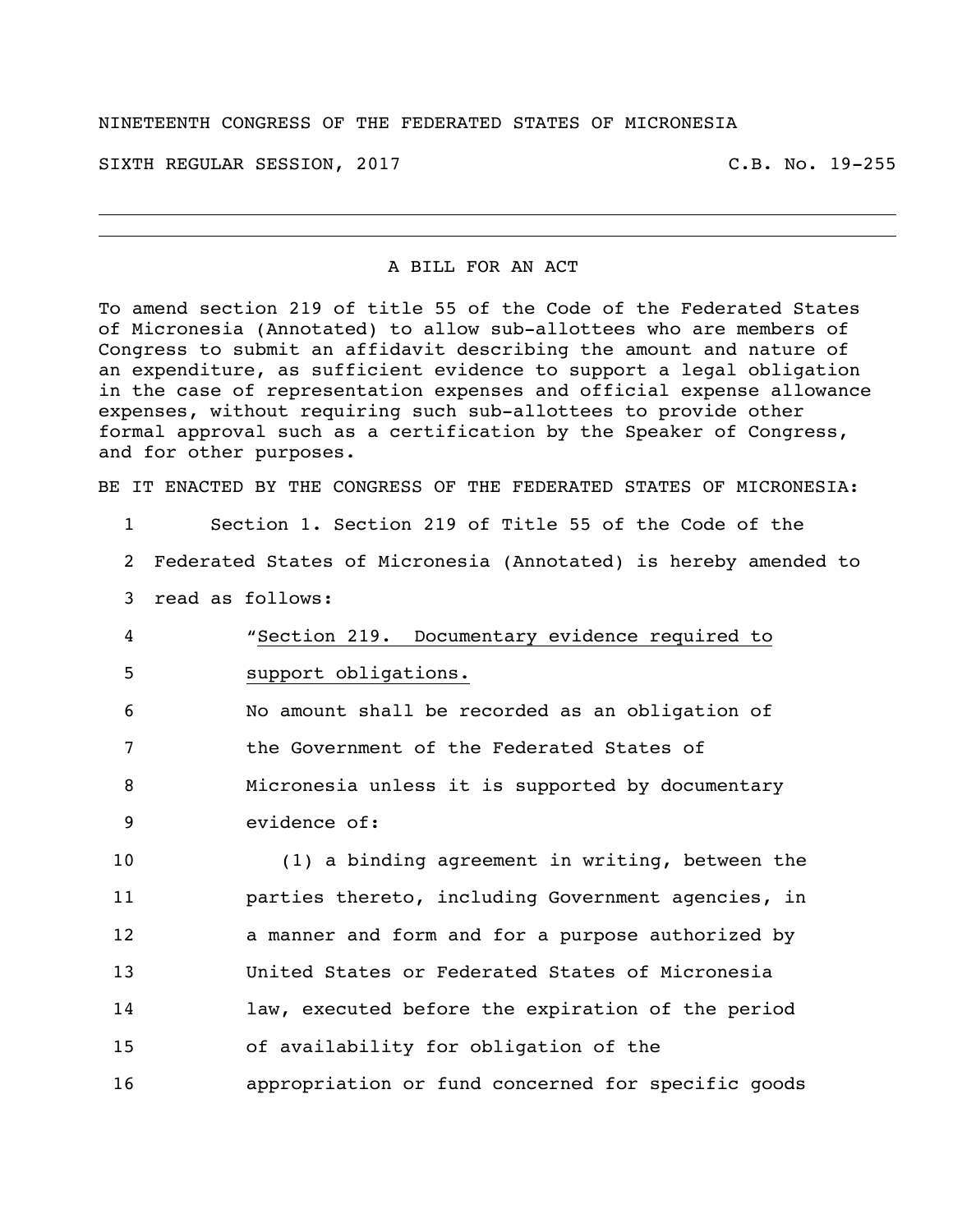1 to be delivered, real property to be purchased or leased, or work or services to be performed; or (2) a valid loan agreement, showing the amount of the loan to be made and the terms or schedule of repayment thereof; or (3) an order required by United States or Federated States of Micronesia law to be placed with an agency; or (4) an order issued pursuant to United States or Federated States of Micronesia law authorizing purchases without advertising when necessitated by public exigency or for perishable subsistence supplies or within specific monetary limitations; or (5) a grant or subsidy payable: (a) from appropriations made for payment of or contributions toward sums required to be paid in specific amounts fixed by United States or Federated States of Micronesia law, or in accordance with formulae prescribed by United States or Federated States of Micronesia law, or (b) pursuant to an agreement authorized by, or plans approved in accordance with and authorized by United States or Federated States of Micronesia law; or

 $2 \times 4$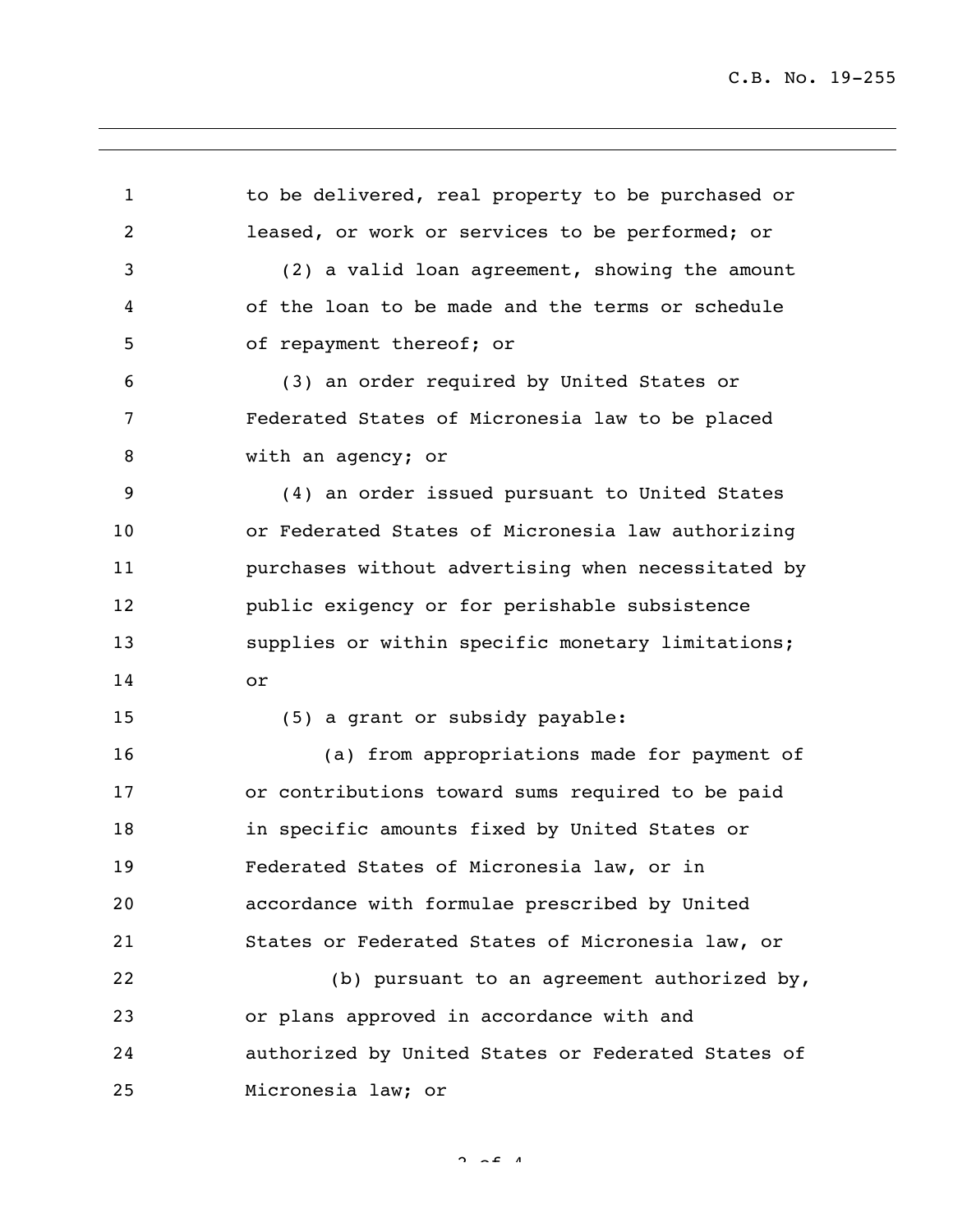C.B. No. 19-255

 (6) a liability which may result from pending litigation brought under authority of United States or Federated States of Micronesia law; or (7) employment or services of persons or expenses of travel in accordance with United States or Federated States of Micronesia law, or services performed by public utilities; or (8) any other legal liability of the Federated States of Micronesia against an appropriation or funds legally available therefor; or (9) in the case of representation expenses and official expense allowance expenses, an affidavit of the allottee or sub-allottee describing the amount and nature of the expenditure, or a written contract or written receipt, submitted in a timely manner in accordance with 16 the provisions of section 224A of this title, shall be deemed to be sufficient documentary evidence to support a legal obligation, and in the case where the sub-allottee is a member of Congress, no further certification from the Speaker shall be necessary."